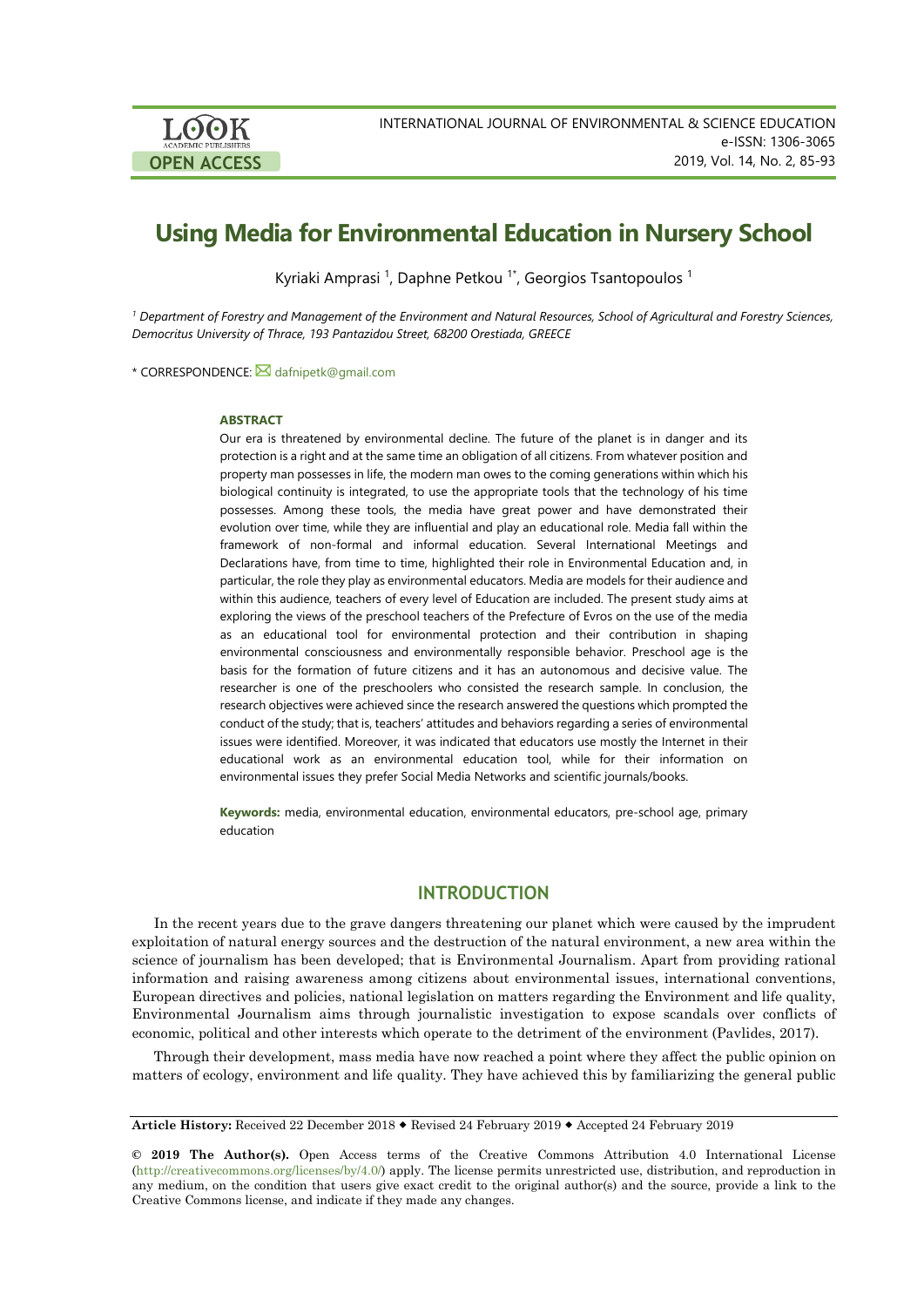with scientific evidence and by presenting more and more information about these matters through television, radio, the press and the Internet. Hence, while the man-nature relationship undergoes a crisis and while the increasing environmental issues become threatening to the viability of our planet and human health, apprehension about the efficient use of the media by educators for environmental protection is created. This apprehension is reinforced by the knowledge that like media, educators -through their professional capacityplay the role of environmental educator on the ground that environmental educators are the parties who undertake the application of procedures of formal, non-formal and informal Environmental Education. What is more, the Tbilisi Declaration (1977) states clearly that "Environmental education should be provided to all ages and at the levels of formal as well as informal education. Mass media hold the great responsibility to place their huge resources in the disposal of this educational task (UNESCO, 1978). Moreover, the Declaration of Thessaloniki noted that "mass media are asked to become aware, mobilize their expertise and information dissemination channels in order to communicate the main messages and help to transform the complexity of the relevant matters into substantial and comprehensible information for the public (source: National Centre for Social Research).

Within the framework of an awareness campaign for the Reduction, Reuse and Recycle of waste in Cyprus (Reduce-Reuse-Recycle), educators and media representatives were among the target-groups who were considered intermediaries and multipliers of messages, while relevant manuals were written for their training (Zachariou et al., 2017). Hence, environmental awareness can be achieved also by the presence of aware educators. Mass media fall within the scope of non-formal and informal Environmental Education and the presence of environmentally aware media experts and educators contributes to raising public environmental awareness, which is in line with the development of Environmental Journalism. Additionally, mass media consist models for their audience within which educators of all levels are included.

It is therefore necessary to know the characteristics of educators who serve in schools and are engaged in the 'pedagogical relationship' between teacher and student. The term was coined by Hermann Nohl to describe the mutual pedagogical and educational interactions taking place between the pedagogue and the students during the procedures of edification and learning (Metochianakis, 2000). Pre-school age is divided into smaller periods, such as infancy (up to 2 years of age) and early childhood (3-6 years of age) (Gavalas, 1976). For the ages between 4-6 years there were several bodies, both public and private, but according to Paragraph 3 of Article 33 of Law No 4521/2018 (Greek Government Gazette 38/02-03-2018) a two-year pre-school education in nurseries of municipalities began, where the relevant Principal is in agreement with the compulsory attendance of prekindergarten-students. Thus, the Nursery tends to become the main body for Pre-school Education.

As an educational institution, Pre-school Education is integrated into the Greek education system since 1929 and consists part of the General Education. Moreover, as a social institution it complements the work of the family and facilitates the toddler's transition from family to school and integration in the community in comfort and safety (Bakas, 2014). Specifically, it aims at a rounded development of the child including mental, emotional, social and psychosomatic aspects, while it helps the child to develop an autonomous and responsible personality capable of living creatively within an ever-evolving society (Palyvos, 1980).

From a historical point of view, it is worth recalling the first legislative text of the Greek state which refers to the establishment and operation of the Nurseries. In specific, this was Law BTMTH' of 1985, (EtK. 37/5-10- 1895, t.A'), where the first three Articles established the institution of Pre-school Education. Article 1 regulated the age of attending nursery school which was defined "from the soft age until the 6th full year of age", while Article 3 provided that the teaching staff in the nurseries would consist of female teachers and stated particularly that "teachers in the nurseries are female teachers with degree qualification" (Bakas, 2014).

In view of the above, it is imperative that we know the characteristics of educators in the first education level and specifically in Pre-school Education. Additionally, since Law No 1892/90 and the relevant circulars state that Environmental Education is part of school programs and of Primary Education, teachers of Primary Education are required to perform also the important role of environmental educators. Thus, having in mind that mass media consist tools for both non-formal (extra-curricular but also organized educational program) and informal education (in the form of diffuse and disorganized information), it becomes apparent that media also play the role of environmental educators. As international conferences recommend, it is considered important to examine and evaluate this role. In addition, it is deemed substantial to assess the functioning of the media as an educational tool because the use of this tool is decisive for the protection of the environment. Undeniably, mass media bear responsibility for educating citizens environmentally including educators who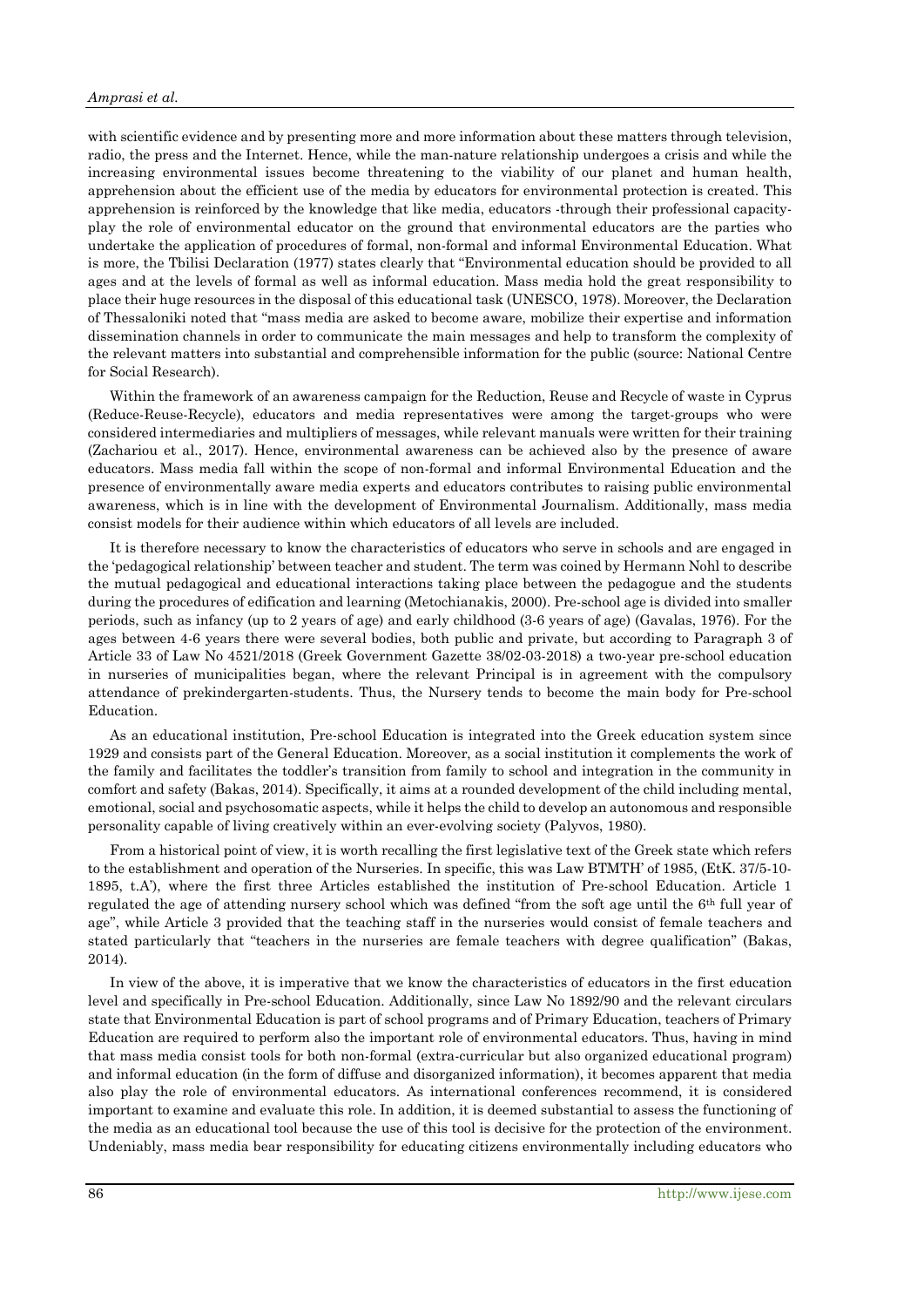in turn bear the same responsibility due to their professional capacity. The present study aims to investigate and reflect the perceptions of pre-school teachers in the Prefecture of Evros regarding the way they use mass media as an educational tool for the protection of the environment. At the same time, it examines whether the education provided by the first education level, that is Nursery, but also the education provided by the media can contribute to the shaping of desired environmental behaviors.

## **ENVIRONMENTAL EDUCATION-EDUCATION IN NURSERY**

The terms 'education' and 'edification' in nursery school are interlinked and complement each other during educational practice, with the edification percentage being higher for younger ages. Particularly, education is the systematic, regular and methodical procedure of disseminating knowledge and developing skills, whereas edification aims at developing and practicing the mental, physical and moral abilities so that solid values are acquired, which will lead to attitudes and behaviors that are intertwined with the circumstances, ethics and standards of the community of each era (Tsilidou, 2005).

The first school period (3-6 years of age), that is, the pre-school age, constitutes the basis for shaping the future citizens and holds an independent value. It is structured in socio-cultural terms by and for children, through the active negotiation of social relations within frameworks (e.g. of time, location, culture, gender). Namely, the educators and the child make use of the child's previously existing experiences (past), focus on his/her emerging skills (present) and make plans for his/her potential skills (future) (Loizou et al., 2016).

Young children seem to know what consists the natural and anthropogenic environment and this is indicated by their first drawings in which they depict soil, sky, grass, houses, animals and plants (Dikopoulou et al., 2011). However, they are unaware that all these "admirable forms that differ so much from one another and depend on each other in complex ways, are the products of laws governing our surroundings". In other words, children comprehend that they are part of the environment since in their drawings they include themselves in it, but they are not able to understand the influence of our lifestyle on it (Tsilidou, 2005). At this point it is useful to note that the environment is defined as "the set of natural and anthropogenic factors and elements interacting with each other and affecting the ecological balance, the quality of life, the historical and cultural tradition and aesthetic values" (Law No 1650/86, Greek Government Gazette 160 A/18-10-86, Article 2).

As regards the Nursery, the Cross-thematic Common Framework for Study Programs (CCFSP) was established in 2003 (Greek Government Gazette 303 & 304/13-3-2003) and comprised the directions 1. Child and language, 2. Child and mathematics, 3. Child and environment (anthropogenic environment and interaction, and natural environment and interaction), 4. Child and creative expression (visual art, theatre, physical education, music), 5. Child and informatics. This replaced the Analytical Program of 1989 (P.D. 486/1989-Greek Government Gazette 208 A'), which included the following development areas: 1. Psychokinetic, 2. Socioemotional, moral and religious, 3. Mental, 5. Skills (pre-writing, pre-reading and premathematical levels). With this replacement, the objectives of the new Cross-thematic Common Framework of Study Programs involve knowing the environment, understanding the interdependent relationships between the natural and anthropogenic environment, and the acquisition of positive attitudes and behaviors (Ministry of Education, Research and Religious Affairs, 2001). These objectives are included in the Analytical Program of the Nursery within the study of the environment where relevant environmental activities are recommended.

A study on Environmental Education in Nursery school conducted in the year 2004-2005, noted that the application of Environmental Education at pre-school education is orientated mainly towards acquainting children with the environment as teachers choose subjects concerning mainly the natural rather than the anthropogenic environment. Nursery school teachers who implement Environmental Education Programs (EEP) tend to connect them to the rest of the school's program attempting to develop cross-disciplinarity. Despite the fact that the project method is popular in implementing Environmental Education Programs (EEP), the comments of the nursery teachers show that the basic values and structure of this method are not clearly defined. Moreover, it is worrying that most thematic areas of the EEP at nursery focus on matters concerning the natural environment (Dimitriou et al., 2008). On the one hand, this is due to the emerging transformation of Environmental Education into Education for sustainability which focuses on the anthropogenic environment and the enhancement of the social, political and cultural aspects of environmental problems. On the other hand, it is due to the contradiction where people living in today's 'problematic' cities 'overlook the relevant problems and deal with nature (Nikolaou, 1998).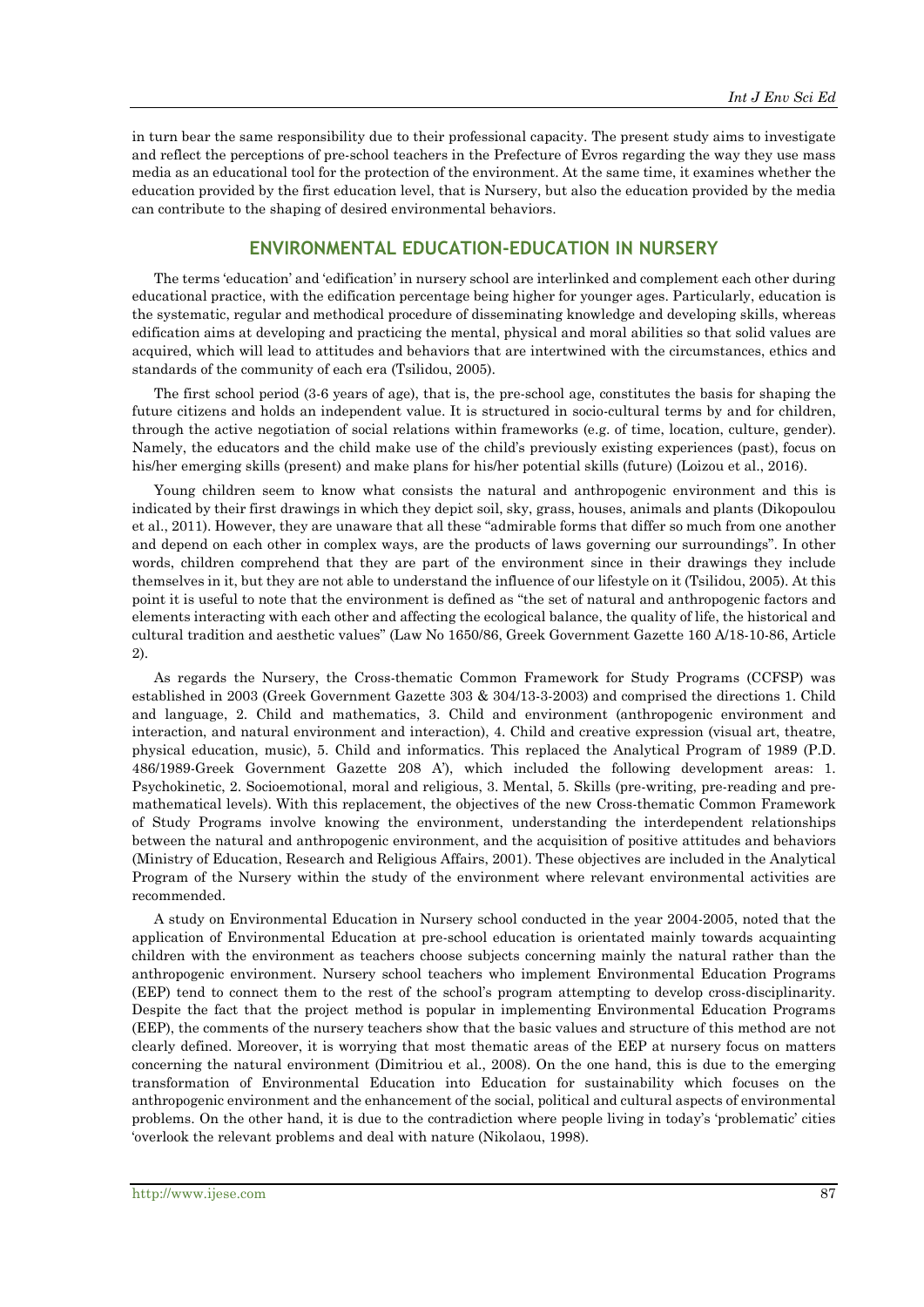#### *Amprasi et al.*

Similar findings were indicated by Flogaitis et al. (2005). Both studies show that nursery school teachers place more emphasis on the biophysical dimension of the environment and this could reinforce the view that most nursery teachers perceive the environment as 'natural environment', while they often identify nature with the environment (Dimitriou, 2005; Flogaitis & Agelidou, 2003). This tendency can be observed not only in Greece but also worldwide. Α typical example is US where the directives addressed to pre-school educators totally lack subjects regarding energy, rational use of natural resources, structured environment and sociopolitical correlations, while they equate Environmental Education with the teaching about nature (Wilson, 1994). To meet the objectives of Education for sustainability and the environment, it is necessary to approach the environmental issues holistically as well as to investigate the interdependences and interactions between natural, biological, social, political, economic and cultural factors consisting them (Flogaiti, 2006; Gomez & De Puig, 2003; UNESCO, 2006).

A few years later in 2011, the Analytical Study Program of 2003 was replaced by the new Analytical Study Program for Nursery school (ASP, 2011) which included the learning-section area "Environment and Education for sustainable development". The other involved "Personal and Social Development", "Natural Sciences", "Information and Communication Technologies (ICT)", "Mathematics", "Language", "Physical Education" and "Arts". In particular, the Analytical Study Program of 2011 specifies that the section "Environment and Education for sustainable development" "aims at enhancing the role of education for addressing environmental issues through raising awareness and mobilizing citizens around the adoption of environmental ethics and practices of a sustainable way of life". The modern perspective of Environment Education is recognized as Education for sustainability where the environment is not regarded as a source of knowledge, but it becomes understood as a system of balance and relationships. Furthermore, it mentions that early education can facilitate the development of positive attitudes and values, the familiarization of children with issues concerning the planet's natural capital, behaviors and actions on preserving the natural capital and natural balance, and the cultivation of the perception that every human being is part of the environment. In the revised version of the Study Program for the Nursery (Institute of Educational Policy, 2014), the section "Education for sustainable development" is integrated into the learning area "Social Sciences". Thus, the difference Environmental Education can bring to the Nursery concerns the thematic areas since it always stems from experiences and children's wider environment, however the perspective becomes such that it induces ecological problems and concerns (Tsilidou, 2005).

## **STUDY AREA – METHODOLOGY**

The area of research are the geographical bounds of the Primary Education of the Prefecture of Evros. The Prefecture of Evros is situated in the extreme north-western part and simultaneously it is the border area, while it constitutes the most extensive prefecture in Thrace. Additionally, the Prefecture of Evros is divided into five municipalities and the total number of Nurseries is 73, while the number of preschool educators (PE60) teaching in these nurseries is 172. More analytically, in the year 2017-2018 when the present study was conducted, 96 nursery teachers served in 35 nurseries in the municipality of Alexandroupoli, 5 nursery teachers in 3 nurseries in the municipality of Samothrace, 19 nursery teachers in 9 nurseries in the municipality of Didymoteicho, 14 nursery teachers in 9 nurseries in the municipality of Soufli and 38 nursery teachers in 17 nurseries in the municipality of Orestiada (source: Directorate of Primary Education, P. Evros/ 24-04-2018). To perform the study, the chosen research instrument was the questionnaire, which was structured with closed-ended questions and respondents were required to choose on a scale the answer which mostly expressed their views.

After applying simple random sampling, it was indicated that the sample consisted of 102 respondents. The research received authorization with File Number F15/94246/136769/D1/20-08-2018 from the Ministry of Education, Research and Religious Affairs after the Institute of Educational Policy gave a positive opinion (Act 32/19-07-2018 of the Management Board). Then, the decision was notified to the P.E. A.M.TH. and was promoted to the Directorate of Primary Education of the Prefecture of Evros, while the researcher submitted an application to the Directorate to conduct the study. The questionnaires were then sent in electronic format through the platform Google forms, while the electronic mail of the Directorate of Primary Education was used to send them to the electronic addresses of the schools. The collection of the data was completed in the first week of October. Then, the data were analyzed with descriptive statistics and the non-parametric Friedman test (Lupton, 1993; Jolliffe, 2002). The non-parametric Friedman test enables us to compare the values of three or more correlated groups of a variable and to rank their characteristics. The distribution of the Friedman criterion is  $\chi^2$  with degrees of freedom df=k-1, where k stands for the number of groups or samples. This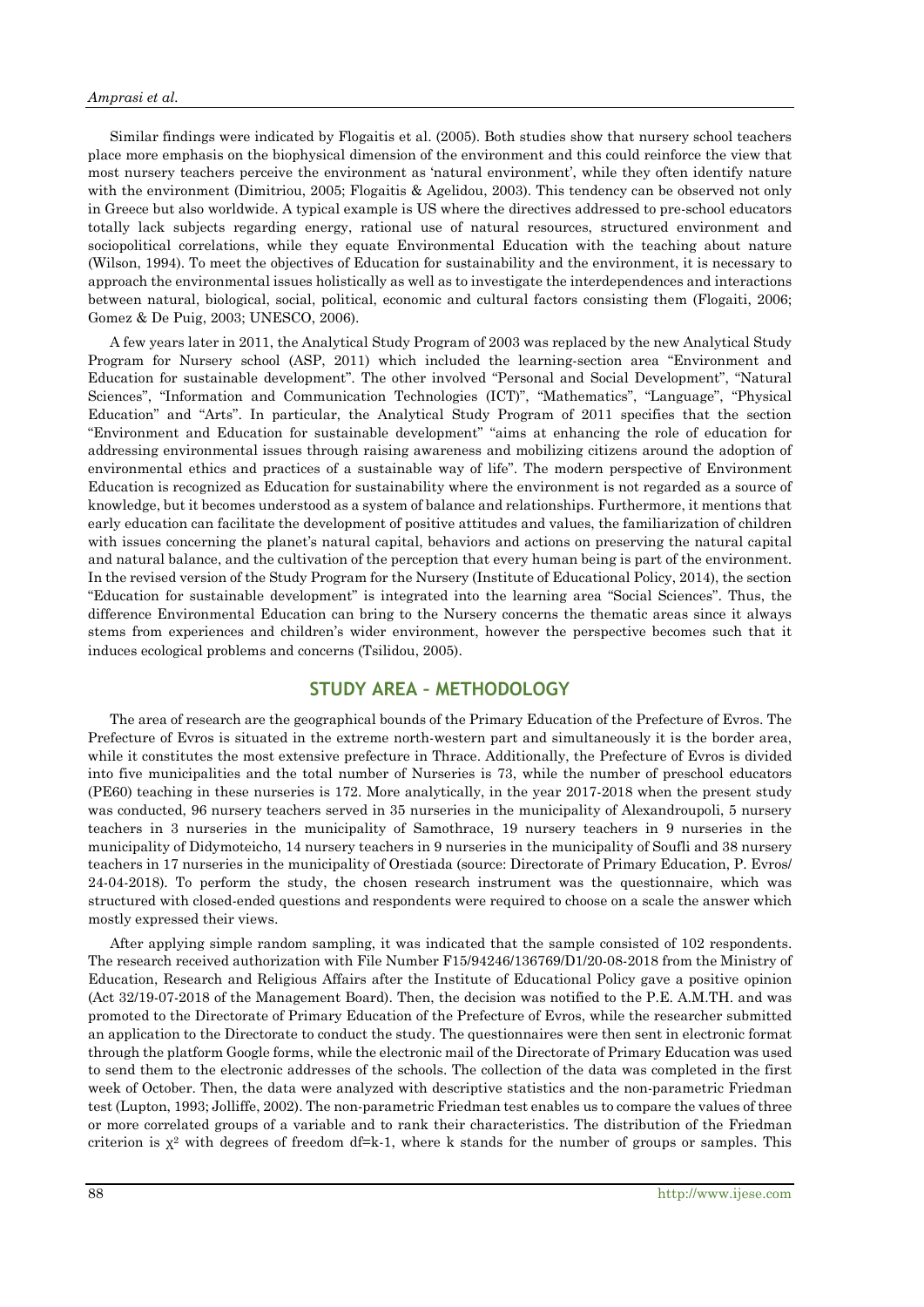criterion ranks the values of the variables for every subject separately and estimates the mean rank of the ranked values for every variable (Makrakis, 1997).

#### **RESULTS**

Results provide information on the individual characteristics of the pre-school teachers as well as their views and behaviors regarding the functioning and efficiency of the media and their use as an educational tool for Environmental Education but also for environmental protection. In terms of respondents' gender, it was indicated that 100% were female. Regarding participants' age, most of them, by 35.6%, were between 41-50 years of age, 32.4% were 31-40 and 31.4% were 51-60. Respondents aged between 21 and 30 presented the smallest participation (1%). Additionally, the fact that in the sample only few educators are up to 30 years old is accounted for by the financial weakness of the Greek state to carry out mass appointments. As to respondents' years of service, 43.1% have nine to 15 years of service, 43.1% have 16-25, 7.8% have more than 26 years of service, while 4.9% have four to eight and 1% have only one to three years of service. Regarding their family situation, the analysis of the data showed that 87.3% of the pre-school teachers were married, 7.8% were single, 3.9% were divorced and 1% were widows. At the same time, most participants, by 43.1%, have two children, 21.6% have one child, 17.6% have no children, 13.7% have three children and 3.9% have four children. As for their educational level, the frequency tables indicated that 1% of respondents are doctorate holders, whereas 16.7% are master holders and 82.4% are bachelor holders. Regarding the distribution of participants in terms of employment, most educators, by 78.4%, were officials and 21.6% were alternate teachers.

As it can be seen in the following table the results of the Friedman test show that the respondents use mass media in their private life mostly to acquire information (mean rank 3.27) and then to acquire knowledge (mean rank 2.46). The use of media as a means to keep them company was ranked fourth (mean rank 2.34) while the recreational use of media was ranked last (mean rank 1.93) (**Table 1**).

| private life          |           |
|-----------------------|-----------|
|                       | Mean rank |
| Information           | 3.27      |
| Company               | 2.34      |
| Recreation            | $1.93\,$  |
| Knowledge acquisition | 2.46      |

**Table 1.** The application of the Friedman test for ranking participants' views regarding the use of media in private life

N=102 Chi-Square=78.552 df=3 p<0.001

|              | Mean rank |
|--------------|-----------|
| Television   | 2.70      |
| Radio        | 1.81      |
| <b>Books</b> | 5.38      |
| Newspapers   | 2.71      |
| Magazines    | 3.01      |
| Internet     | 5.39      |

**Table 2.** Hierarchy of the media educators use in educational work after the application of the Friedman test

N=102 Chi-Square=389.360 df=5 p<0.001

Regarding the use of different types of media in educational work, the application of the Friedman test showed that the Internet is mostly preferred by the nursery teachers with mean rank 5.39, followed by books with mean rank 5.38. As for the remaining media, magazines received the third ranking with mean rank 3.01, followed by newspapers (mean rank 2.71), television (mean rank 2.70) and radio (mean rank 1.81) (**Table 2**).

Then, the non-parametric Friedman test was performed to detect educators' preferences regarding the topics they are interested in searching on the Internet. According to the following table, respondents are mostly interested in searching on the Internet for topics concerning Education (school classes). With a mean rank 7.42 Education is first in their preference. Environmental topics (Nature and its issues) are participants' second preference with mean rank 5.64 and social issues consist the third preference with mean rank 5.27. Other topics which educators search on the Internet involve beauty (mean rank 4.83), recreational (mean rank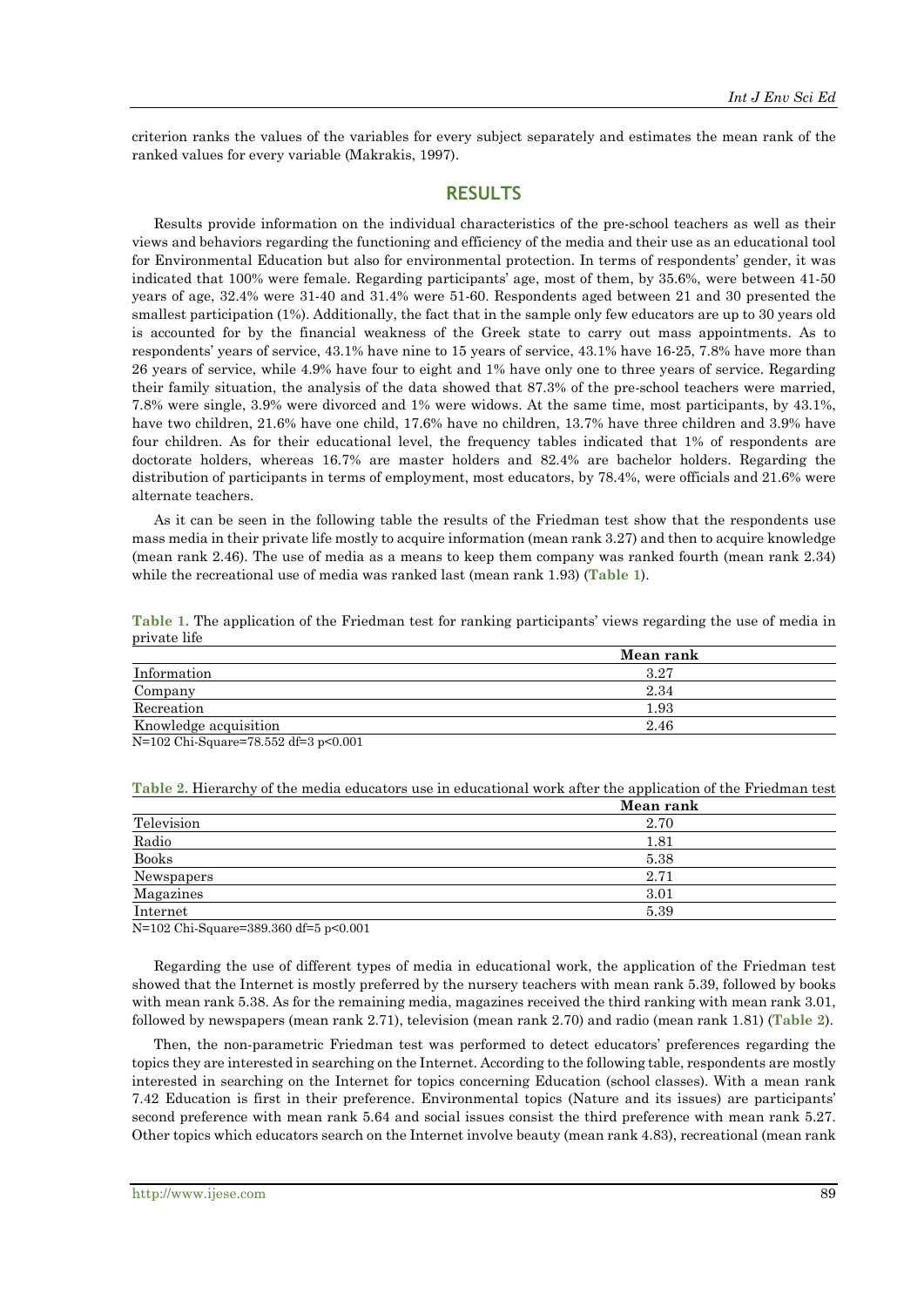|                                       | Mean rank |
|---------------------------------------|-----------|
| Educational (school classes)          | 7.42      |
| Social                                | 5.27      |
| <b>Sports</b>                         | 1.64      |
| Economic                              | 2.44      |
| Recreational                          | 4.39      |
| Personal (relationships)              | 4.37      |
| Beauty                                | 4.83      |
| Environmental (nature and its issues) | 5.64      |
| $15 - 400$ $01 + 0$ $1000010 = 0001$  |           |

**Table 3.** Hierarchy of topics which educators search on the Internet after the application of the Friedman test

N=102 Chi-Square=422.018 df=7 p<0.001

**Table 4.** Hierarchy of educators' preferences regarding the TV shows/programs they prefer to watch after applying the Friedman test

|                                                   | Mean rank |  |
|---------------------------------------------------|-----------|--|
| <b>News</b>                                       | 6.09      |  |
| Sports shows                                      | 1.51      |  |
| Game or quiz shows                                | 4.10      |  |
| Documentaries                                     | 4.62      |  |
| Environmental shows                               | 5.13      |  |
| Ecological news program (Eco news)                | 4.97      |  |
| Talk shows                                        | 3.85      |  |
| Historical/comedies/police/social/dramatic series | 6.87      |  |
| Movies                                            | 7.86      |  |
|                                                   |           |  |

N=102 Chi-Square=411.702 df=8 p<0.001

4.39) and personal topics (relationships) (mean rank 4.37). Economic topics are lower in the hierarchy (mean rank 2.44) ranking in the second lowest position whereas sports topics ranked in the last position (mean rank 1.64) (**Table 3**).

Regarding the shows/programs respondents prefer to watch on television daily, the application of the Friedman test indicated that they prefer mostly to watch movies with mean rank 7.86, followed by TV series (historical/comedies/police/social/dramatic) with mean rank 6.87. At the same time, news occupies the third position in the sample's preference with mean rank 6.09, while environmental shows occupy the fourth with mean rank 5.13. These are followed by ecological news programs with mean rank 4.97, documentaries with mean rank 4.62, game or quiz shows with mean rank 4.10 and talk shows with mean rank 3.85. Sports shows received the last ranking with mean rank 1.51 (**Table 4**).

Afterwards, the Friedman test was applied to investigate whether there are statistical differences among respondents' views regarding the environmental topics on which the media should focus more. The analysis (**Table 5**) indicated that according to the participants' view the most important topic on which the media should concentrate more is water scarcity with mean rank 6.29, followed by the depletion of biodiversity (animals, plants and micro-organisms) with mean rank 5.93. At the same time, pollution (water/soil/air) was ranked third with mean rank 5.80, while the greenhouse effect was ranked fourth with mean rank 5.30. The other topics involve the electro-magnetic radiation with mean rank 5.02, forest destruction with mean rank 4.99, the depletion of the ozone layer with mean rank 4.75 and acid rain with mean rank 4.61. Overpopulation received the last ranking with mean rank 2.31 (**Table 5**).

The evaluation of the effectiveness of media's functioning by the participants was performed through the application of the Friedman test. The results of the test showed that the nursery teachers are not satisfied with the effectiveness of the media's functioning since they perceive that the media commercialize the news (mean rank 6.66), serve social/political interests (mean rank 6.32) and aim at presenting consumption habits (mean rank 5.35). In turn, this leads to the imposing of situations (mean rank 4.83) which contributes to information distortion (mean rank 4.03). The following answers show that the nursery teachers consider that the media contribute less to the promotion of pluralism and dialogue with mean rank 3.46, recreation and culture with mean rank 3.19 and much less to population education, which received the last ranking with a mean rank of 2.19 (**Table 6**).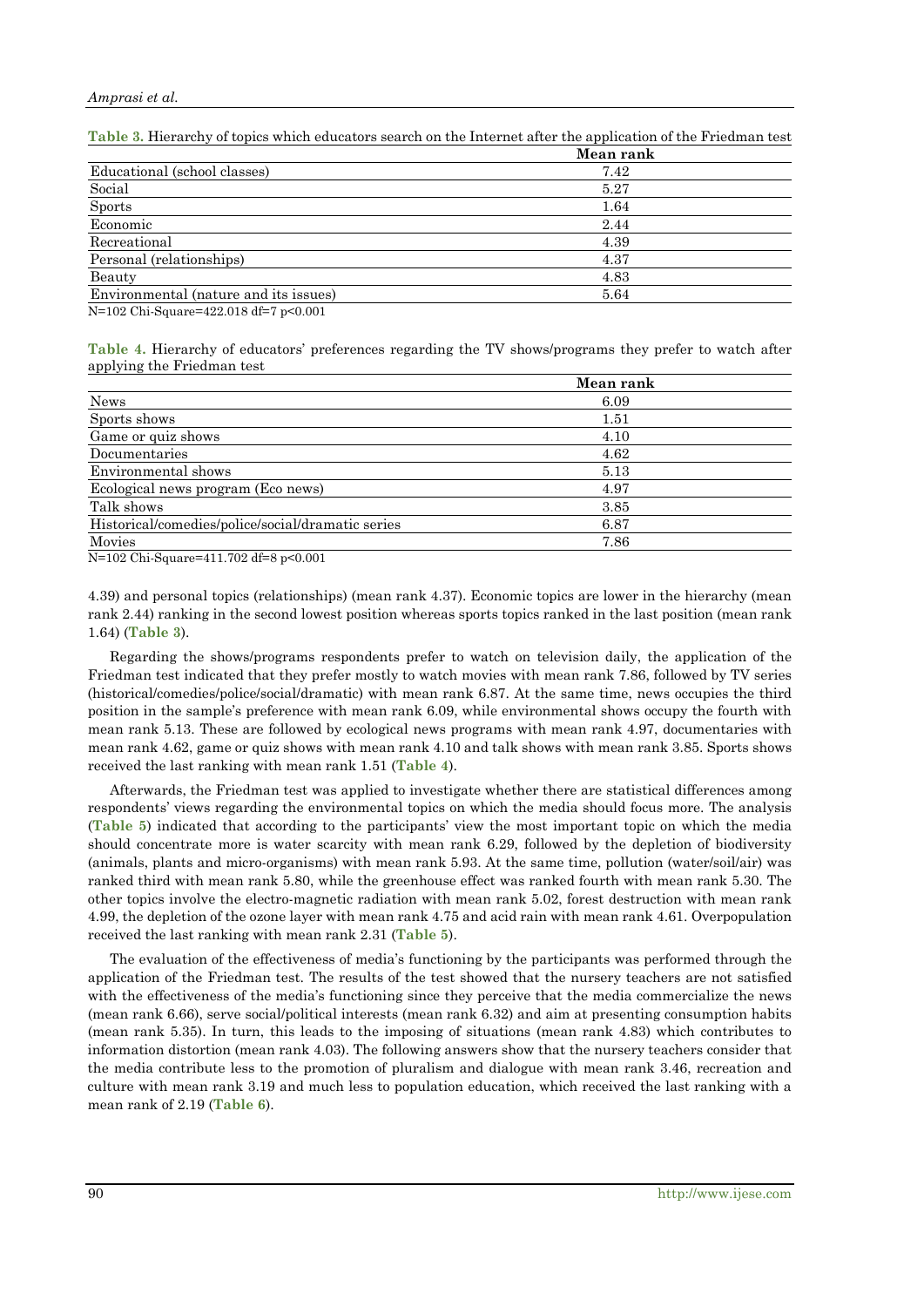**Table 5.** Hierarchy of respondents' views concerning the environmental topics on which the media should focus more after the application of the Friedman test

|                                                     | Mean rank |
|-----------------------------------------------------|-----------|
| Pollution (water/soil/air)                          | 5.80      |
| Overpopulation                                      | 2.31      |
| Forest destruction                                  | 4.99      |
| Depletion of the ozone layer                        | 4.75      |
| Acid rain                                           | 4.61      |
| Water scarcity                                      | 6.29      |
| Depletion of biodiversity (animals, plants & micro- | 5.93      |
| organisms)                                          |           |
| Electro-magnetic radiation                          | 5.02      |
| Greenhouse effect                                   | 5.30      |

N=102 Chi-Square=245.908 df=8 p<0.001

**Table 6.** Hierarchy of nursery teachers' views on media's effective functioning after applying the Friedman test

|                                                  | Mean rank |  |
|--------------------------------------------------|-----------|--|
| Information distortion                           | 4.03      |  |
| Situations imposing                              | 4.83      |  |
| Serving social/political interests               | 6.32      |  |
| News commercialization                           | 6.66      |  |
| Contribution to recreation and culture           | 3.19      |  |
| Contribution to population education             | 2.16      |  |
| Promotion of pluralism and dialogue              | 3.46      |  |
| Presentation of consumption habits               | 5.35      |  |
| $N=100$ $(1.0 - 0.40, 400)$ $10\pi$ $\sim 0.001$ |           |  |

N=102 Chi-Square=343.469 df=7 p<0.001

# **CONCLUSIONS**

Educators prefer to use the media for their information and to acquire knowledge, however their answers show that they are not satisfied with the effectiveness of the media's functioning. This is because they perceive that the media mostly contribute to news commercialization, serve social/political interests, present consumption habits, impose situations and distort information. Conversely, in their view the media contribute less to the promotion of pluralism and dialogue, recreation and culture, and population education. Regarding the use of different media in teaching, of all media types the Internet is mostly preferred by the educators which they use as an educational tool to search topics on education (school classes). Books consist their second most favored option and from the remaining media, magazines occupy the third position in their preference, followed by newspapers, television and radio.

As regards the topics the respondents search on the Internet, their first preference involves educational topics which is followed by environmental (nature and its problems), social, beauty, recreational and personal topics (relationships). Economic topics are lower in the hierarchy, whereas sports-related topics are in the last position of the educators' preference and interest. In terms of TV shows and programs, in their daily life the pre-school teachers prefer mostly to watch movies and TV series (historical/comedies/police/social/dramatic series). Simultaneously, news is the participants' third choice, whereas environmental shows their fourth choice followed by ecological news programs, documentaries, game/quiz shows and talk shows. Sports programs are the least preferred choices and it can be inferred that sports topics do not concern the educators neither as a topic to search on the Internet nor as a program to watch on television. As for respondents' perceptions of the environmental topics on which the media should focus more, the relevant results correspond to those of the aforementioned question which referred to the topics the educators prefer to learn more about. The order of hierarchy is in both cases identical since they perceive that the media should concentrate more on water scarcity. The second position is occupied by the depletion of biodiversity (animals, plants & microorganisms) and the third by pollution (water/soil/air). In the ranking these are followed by the greenhouse effect, electro-magnetic radiation, forest destruction, the depletion of the ozone layer and acid rain. In addition, overpopulation is in the last ranking position. Thus, the significance of the above environmental issues is shown in the hierarchy order of the results of both questions, especially in terms of their preferences in the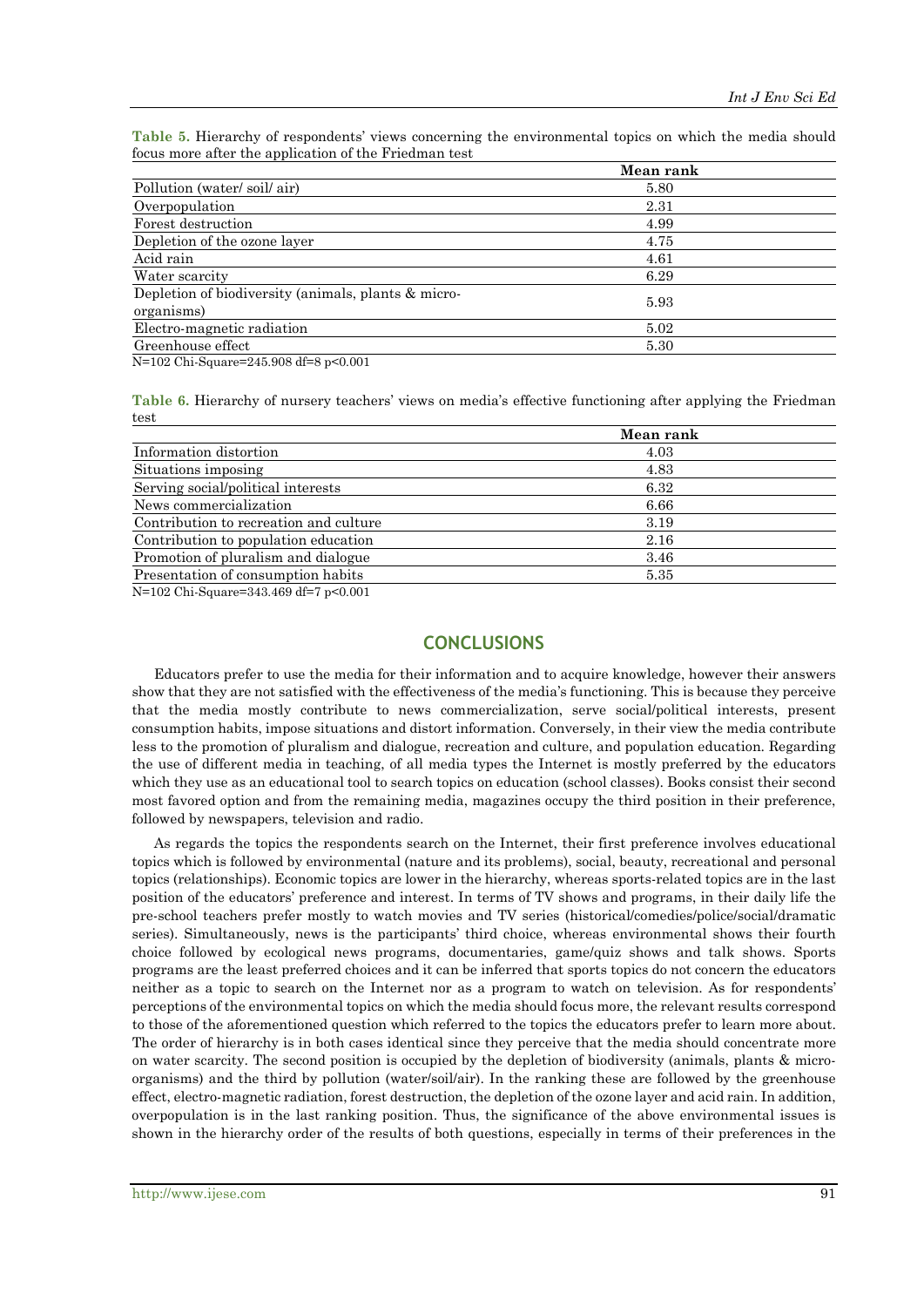major issue of water scarcity but also of biodiversity depletion (animals, plants &micro-organisms), pollution (water, soil, air) and overpopulation.

To alter the problematic situation of the environment, human conscience and environmental behavior also need to change. Human interest in nature and its protection must be increased (Zafeiroudi, 2013). Several researchers have from time to time dealt with the changes in basic human disciplines, values and environmental behaviors (Ewert et al., 2005). The acquisition of a responsible environmental behavior is reflected on individual daily habits, such as water and energy saving, application of recycling programs and resistance to overconsumption (Bun Lee, 2008). For this reason, the present study investigated the educators' daily habits, attitudes and behaviors in terms of energy saving, footprint reduction, recycling and food preferences.

There can be no doubt that educators expressing environmental awareness can lead to the shaping of environmentally aware students. Through the integration of environmental activities in schools, the foundations for the acquisition of environmental conscience by pre-school and school children are set, since they consist the animate material of the planet (Paraskevopoulos & Korfiatis, 2005). Additionally, through the planned environmental activities not only environmental knowledge can be passed on but also it is possible to develop new ways of thinking, problem solving, while children and adults are motivated to work individually or in a team for the environmental protection (Evans et al., 2007). The active observation of things, situations, natural phenomena, the practice of senses and the challenge to research and experiment encourage initiatives in the school community (Paraskevopoulos & Korfiatis, 2005). For these reasons and because Environmental Education programs combine theory and practice in nature (Zafeiroudi, 2013), educators are recommended to integrate in their teaching activities which involve experiencing nature and its products as well as to connect environmental programs to outdoor leisure activities.

According to worldwide literature, Environmental Education consists one of the two main areas of Outdoor Education (Kouthouris, 2009). The other area of Outdoor Education involves outdoor leisure kinetic activities or adventure education (Priest, 1986). In the Greek language the term Outdoor Education was introduced by Kouthouris (2004) and it expresses "every educational procedure which is related to the stay, activity and education of individuals outdoors and finally making them aware about the natural environment". The aim of Outdoor Education is the experiential involvement with kinetic sport activities, games/actions on developing and improving personal/group skills as well as actions on raising awareness about environmental issues (Kouthouris, 2009). According to Martin (1999), the participation in outdoor leisure kinetic activities helps students to become environmentally aware because they can develop an ethical care for the environment. Moreover, he believes that the participation in such activities activates experiential learning while developing knowledge about the environment. What is more, regarding environmental responsibility Matthews and Riley (1995) claimed that it is better to develop environmental conscience and behavior outdoors since taking part in outdoor kinetic activities stimulates the interest in the countryside which in turn prompts students to learn about the natural environment.

### **Disclosure statement**

No potential conflict of interest was reported by the authors.

#### **Notes on contributors**

**Kyriaki Amprasi** – Department of Forestry and Management of the Environment and Natural Resources, School of Agricultural and Forestry Sciences, Democritus University of Thrace, 193 Pantazidou Street, 68200 Orestiada, Greece.

**Daphne Petkou** – Department of Forestry and Management of the Environment and Natural Resources, School of Agricultural and Forestry Sciences, Democritus University of Thrace, 193 Pantazidou Street, 68200 Orestiada, Greece.

**Georgios Tsantopoulos** – Department of Forestry and Management of the Environment and Natural Resources, School of Agricultural and Forestry Sciences, Democritus University of Thrace, 193 Pantazidou Street, 68200 Orestiada, Greece.